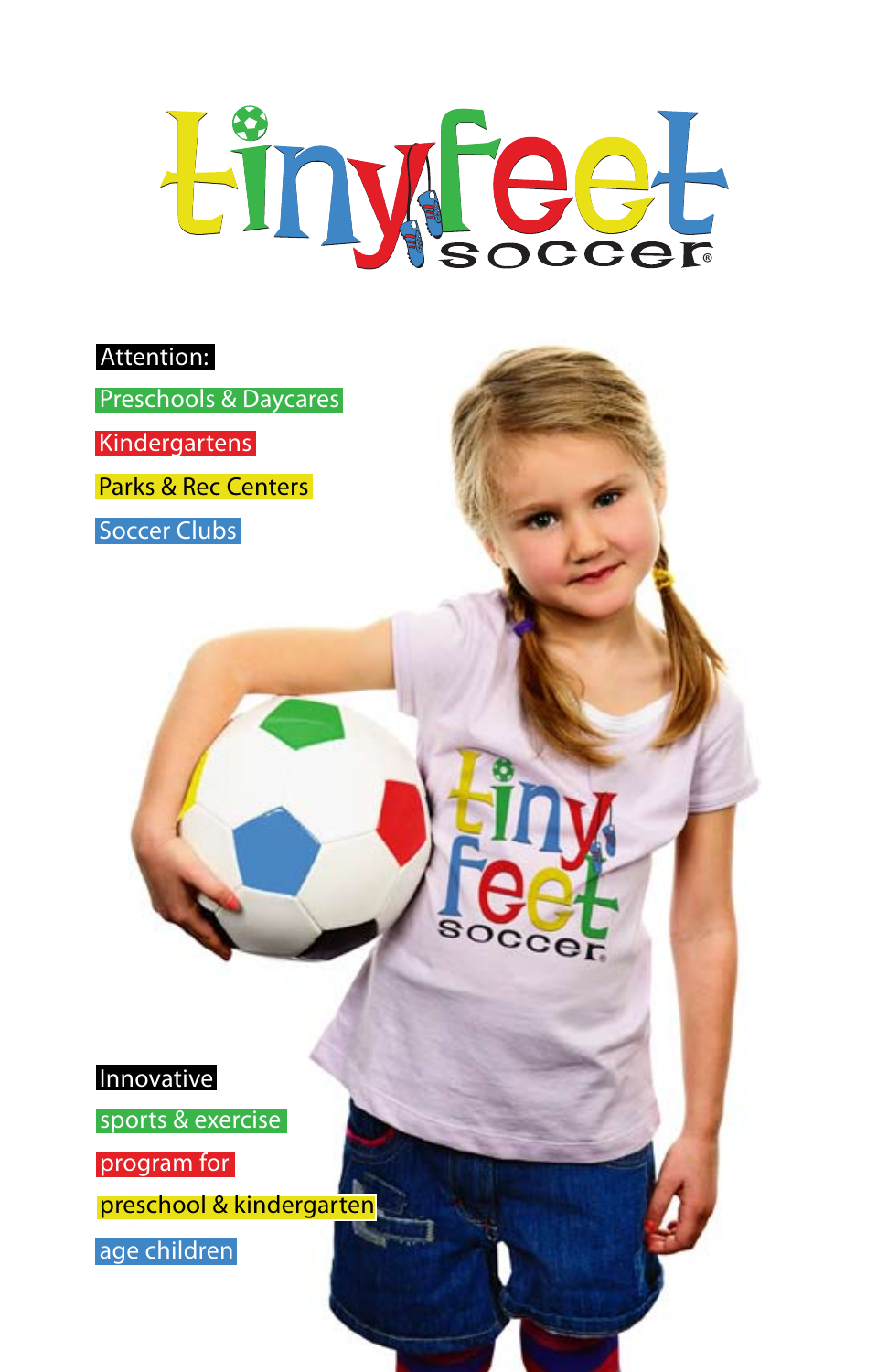

Tiny Feet Soccer is an innovative sports & exercise program designed exclusively for preschool & kindergarten age children (3 – 6 yrs).

Our method utilizes Shapes - Colors - Sounds to visually stimulate children as they explore various movements, thus enhancing their motor development while introducing the basics of soccer. Through our program, we are dedicated to offering fun, developmentally appropriate classes where children learn through play and exploration.

**Tiny Feet Soccer** is more than just developing a child's control with the ball. Our primary goal is to provide a safe and nurturing environment that will foster children's growth socially, emotionally, physically and cognitively.

## BENEFITS

### Socially & Emotionally

- Improving self confidence
- Developing social skills
- Making new friends
- Improving listening skills
- Interacting with others
- Taking turns & sharing

### **Cognitively**

- Encouraging children to think reason, question & experiment
- Advancing creative expression
- Performing tasks
- Developing initiative & decision-making
- Learning shapes, colors, sounds, letters & numbers

### **Physically**

- Improving coordination (hand-eye, foot-eye)
- Developing core-body strength
- Improving agility, flexibility, balance

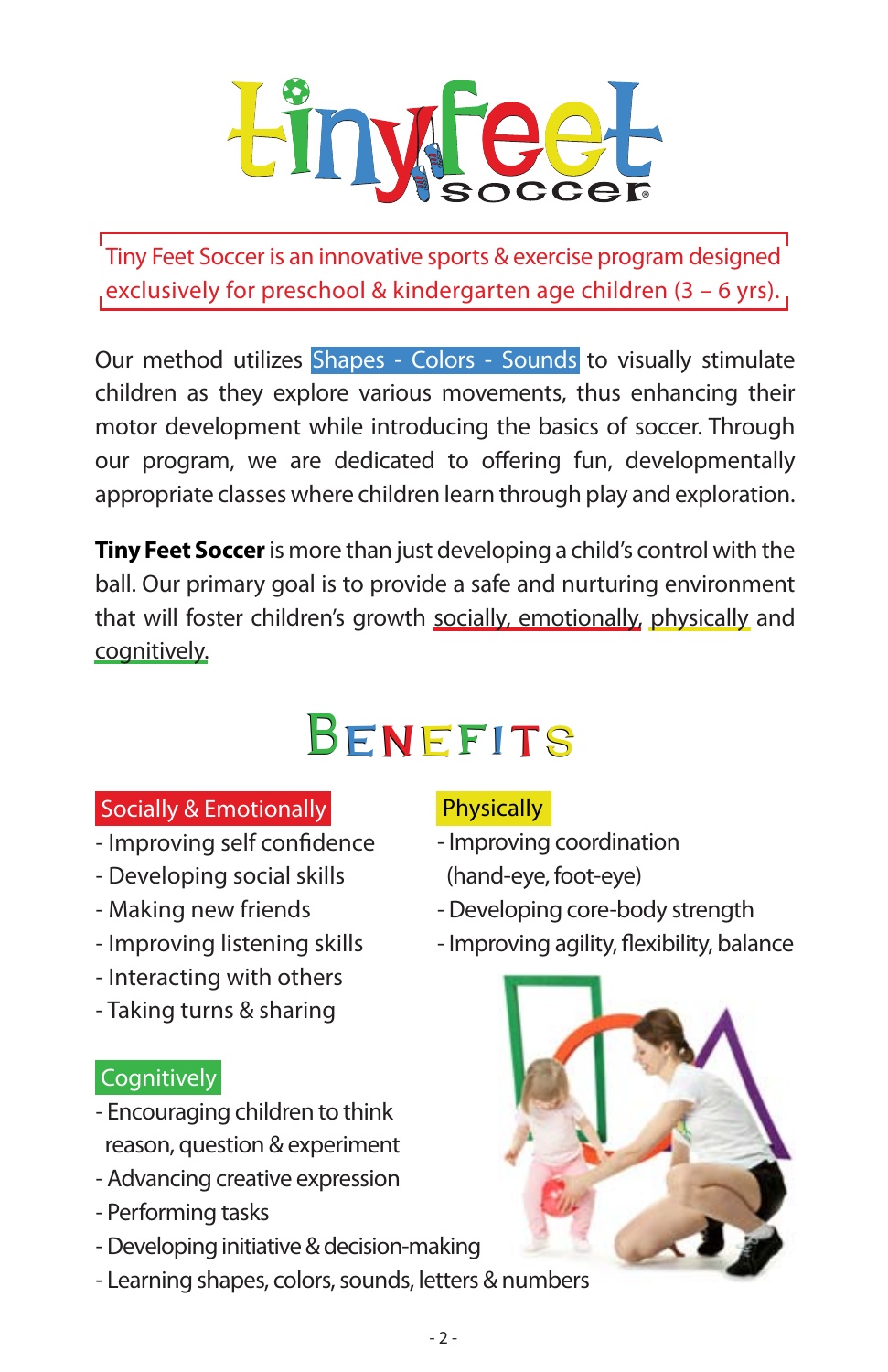# ENRICHMENT PROGRAM

We offer on site enrichment classes during or after school hours

Our combined knowledge and experience in both early childhood development and youth soccer allowed us to create this unique program. We work with children of distinct age groups, encouraging participants to maximize their involvement and development potential.

### We offer classes for the following age groups:

**Teeny-Tiny Feet (Boys & Girls) ages 3 – 4**  Emphasis is placed on the development of gross-motor skills, listening skills, learning to take turns and following basic directions.

**Tots-Tiny Feet (Boys & Girls) ages 4 – 5** More emphasis is placed on development of gross motor skills, fine motor skills. At this age, we introduce more soccer related activities, including small sided non competitive games.





**Little-Tiny Feet (Boys & Girls) ages 5 – 6**

At this age, our curriculum will challenge young players to focus on skills like dribbling, passing, shooting, ball control, decision-making and creativity. Team play is fostered through group exercises and small sided non competitive games.

- Low child to coach ratio

- Using child-safe equipment
- Small gifts & FUN, FUN, FUN!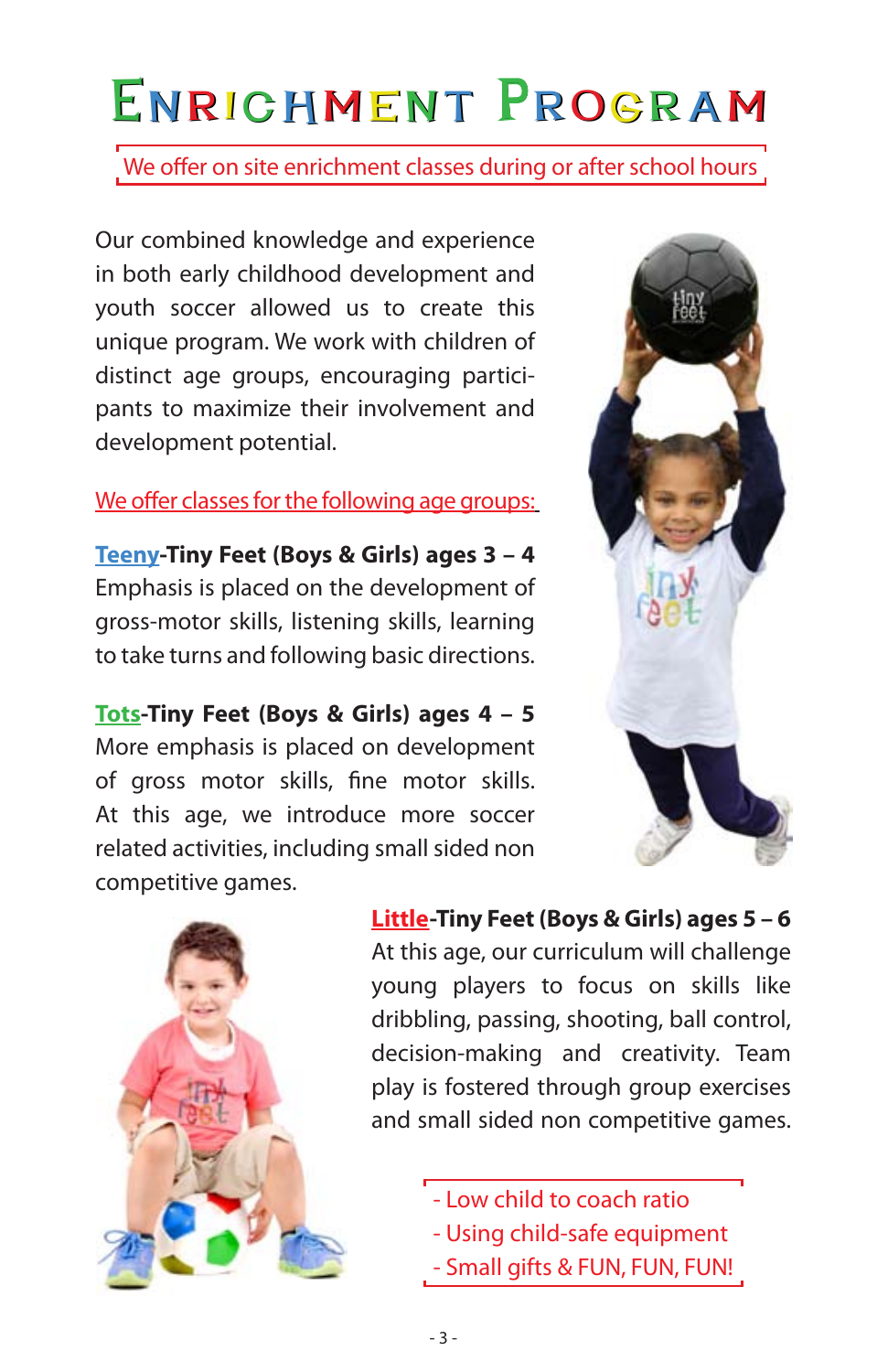# EXCEL PROGRAM

Designed to cater to young children with special needs

This unique program designed for children who are diagnosed with a range of special needs and challenges. This includes children with physical disabilities such as difficulty walking, seeing, hearing or speaking. Children with cognitive or attention-related issues, ADD, down syndrome and autism. Please call for more info.



**Children with special needs are no exception, so give them the chance to shine and grow through our Excel Tiny Feet Soccer program.**

BILINGUAL PROGRAM



The opportunity to become bilingual is one of the greatest gifts we can give our children!

TFS Bilingual program enables young children to learn another language (Spanish, Hebrew, Italian, Portuguese) from a native language instructor in a natural environment through fun activities, body movements, games, and more! Please call for more info.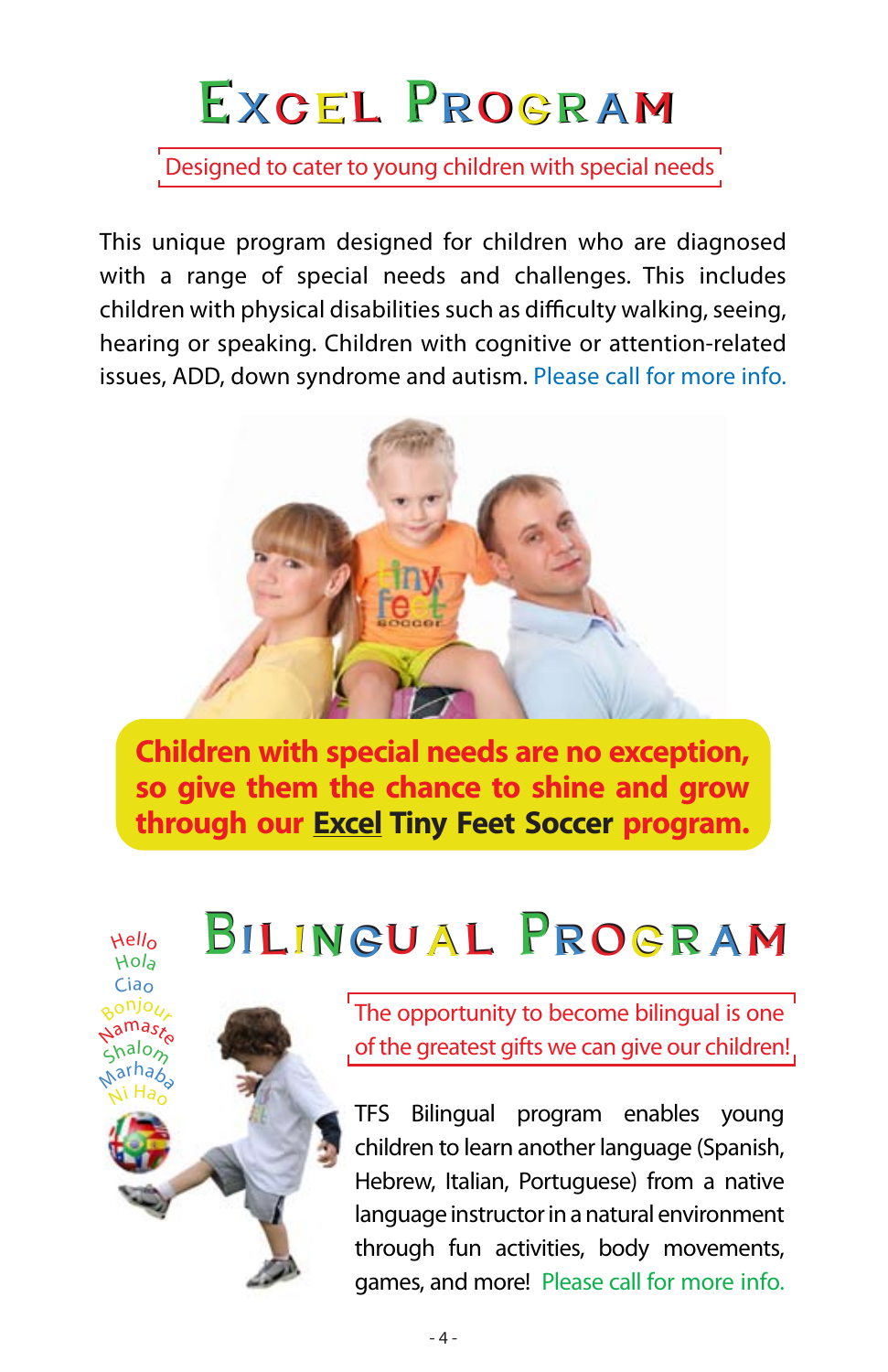# PARENT&CHILD PROGRAM

Here is a great opportunity to complete your curriculum with our exciting and unique Top Choice program

Tiny Feet Soccer Parent & Child program is a great way for parents and children to experience fun activities and spend quality time together. Our program is about building a positive parent and child interactions in a safe, joyfully and developmentally appropriate environment.

In addition to being a lot of fun, our parent & child classes are great preparation for young children to learn social skills as well as other school readiness skills that are appropriate for their age.

### Values & Benefits:

- Improve parenting skills

- Build a positive parent & child interactions

- Build a warm & responsive parent-child relationship

- Build children's confidence & sense of security

- School readiness and later school success

<sup>I</sup> Our Top Choice program help children <sup>I</sup> relate to their surroundings through shapes, colors, letters, numbers & sounds



EST QUALIT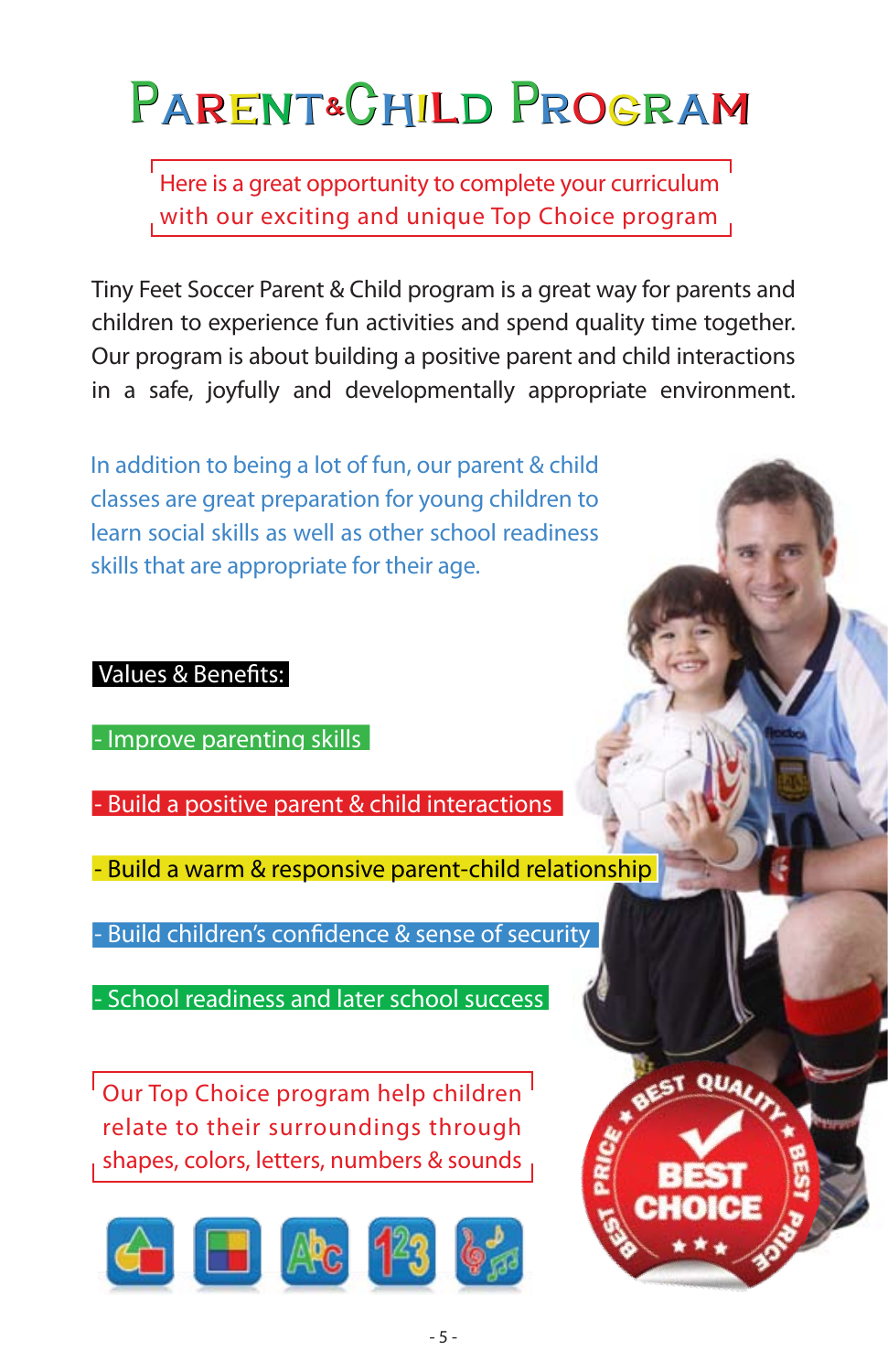### **Registration Form**



**Policies and Waiver**

### **203.821.7400 . info@tinyfeetsoccer.com . tinyfeetsoccer.com**

| School Name / Location Name |      |              |  |
|-----------------------------|------|--------------|--|
| Address                     | ∩itv | <b>State</b> |  |

#### **Parent/Guardian/Adult Contact information:**

| $\begin{tabular}{c} Name \hspace{2.5cm} \hspace{2.5cm} \textbf{Name} \\ \hspace{2.5cm} \textbf{1} & \textbf{1} \\ \end{tabular}$ |         | (First) |    |                   |
|----------------------------------------------------------------------------------------------------------------------------------|---------|---------|----|-------------------|
| Address Zip                                                                                                                      |         |         |    |                   |
|                                                                                                                                  |         |         |    |                   |
|                                                                                                                                  |         |         |    |                   |
| (Last)                                                                                                                           | (First) |         | T. | Boy / $\Box$ Girl |
| Child's Age ________ Years ________ Months Child's Date of Birth: ______ / ______ / ______                                       |         |         |    |                   |
| Any special medical problem, disabilities/special needs, that we should be aware of ?   No /   Yes                               |         |         |    |                   |
|                                                                                                                                  |         |         |    |                   |
|                                                                                                                                  |         |         |    |                   |
|                                                                                                                                  |         |         |    |                   |

#### **Tiny Feet Soccer Policies & Waiver:**

I agree to let my child participate in Tiny Feet Soccer program. I understand that there are certain risks of injury in the participation of this sport and I am willing to assume these risks. I confirm that my child is capable of participating in all Tiny Feet Soccer activities and that he/she is in good physical condition. I acknowledge that Tiny Feet Soccer are doing its best to ensure that the equipment and sporting facilities used in the program are safe and fit for purpose and acknowledge that all sports are inherently dangerous. In addition to giving full consent to my child's participation, I hereby waiver and release Tiny Feet Soccer, it's staff, and the facility/school from any and all liability for any injuries and illness' incurred during our classes. I further understand that in the event of a medical emergency, Tiny Feet Soccer will call EMS to render assistance and that I will be financially responsible for any expenses involved. I grant Tiny Feet Soccer permission to use photos and videos of my child in its promotional activities.

| Parent Signature_ | Date |
|-------------------|------|
|                   |      |
|                   |      |
|                   |      |
|                   |      |
| For TFS use only  |      |